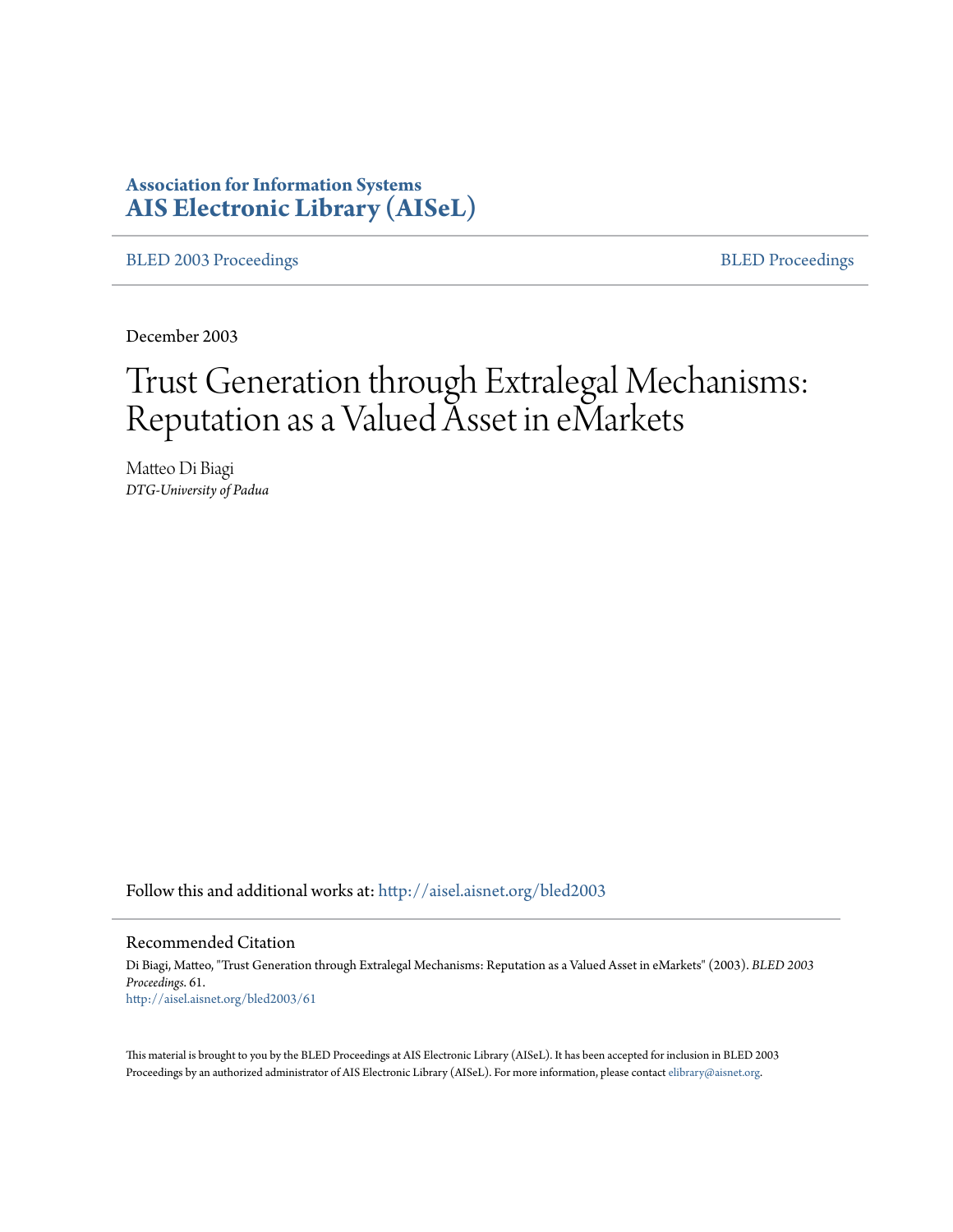# **16th Bled eCommerce Conference**

#### **eTransformation**

Bled, Slovenia, June 9 – 11, 2003

# **Trust Generation through Extralegal Mechanisms: Reputation as a Valued Asset in eMarkets**

#### **Matteo Di Biagi**

DTG-University of Padua, Italy DiBiagi@gest.unipd.it

#### **Abstract**

*The scope of this paper lies in the study of the trust factor within electronic transactions. Considerable importance has recently been given to this factor since the Net limits direct interpersonal relations and often does not even allow recognition of the opposing party. The risks of electronic commerce are also often highlighted, demonstrating that the international legal mechanisms currently in place are inefficient. Using this assumption as a starting point, the main risks of electronic markets will be highlighted and the sources of trust proposed in the literature will be discussed. The main objective, however, will be to analyze the extralegal mechanisms- in particular the creation of reputation trust.* 

### **1. Introduction**

Parties undertaking an electronic transaction expose themselves to a level of risk that is directly proportional to the amount of information available to each side. Economic systems typically exhibit two situations (Klang, 2001): 1. perfect information where both sides possess full relevant information needed to pursue the transaction, 2. informational asymmetry in which there is an unequal distribution of information. Real economic conditions are more typically characterized by the second scenario (Tan and Thoen, 2002). Ackelof (1997) elaborates on this concept with the classic example of the used car market: the seller has information that the potential buyer does not possess, such as the real or qualititative value of the car; the buyer, on the other hand, can only hypothesize the value of the car in proportion to the time and evidence available to him, and because the latter are limited, the actual selling price will not completely reflect the true car value. Information asymmetries have a direct effect on the degree of risk since they leave space for opportunistic maneuvering on both sides and reduce control over the final outcome of the transaction (Williamson, 1975 and 1985)

The problem associated with informational asymmetries becomes even more critical in ecommerce where relationships are digitalized and a physical separation exists between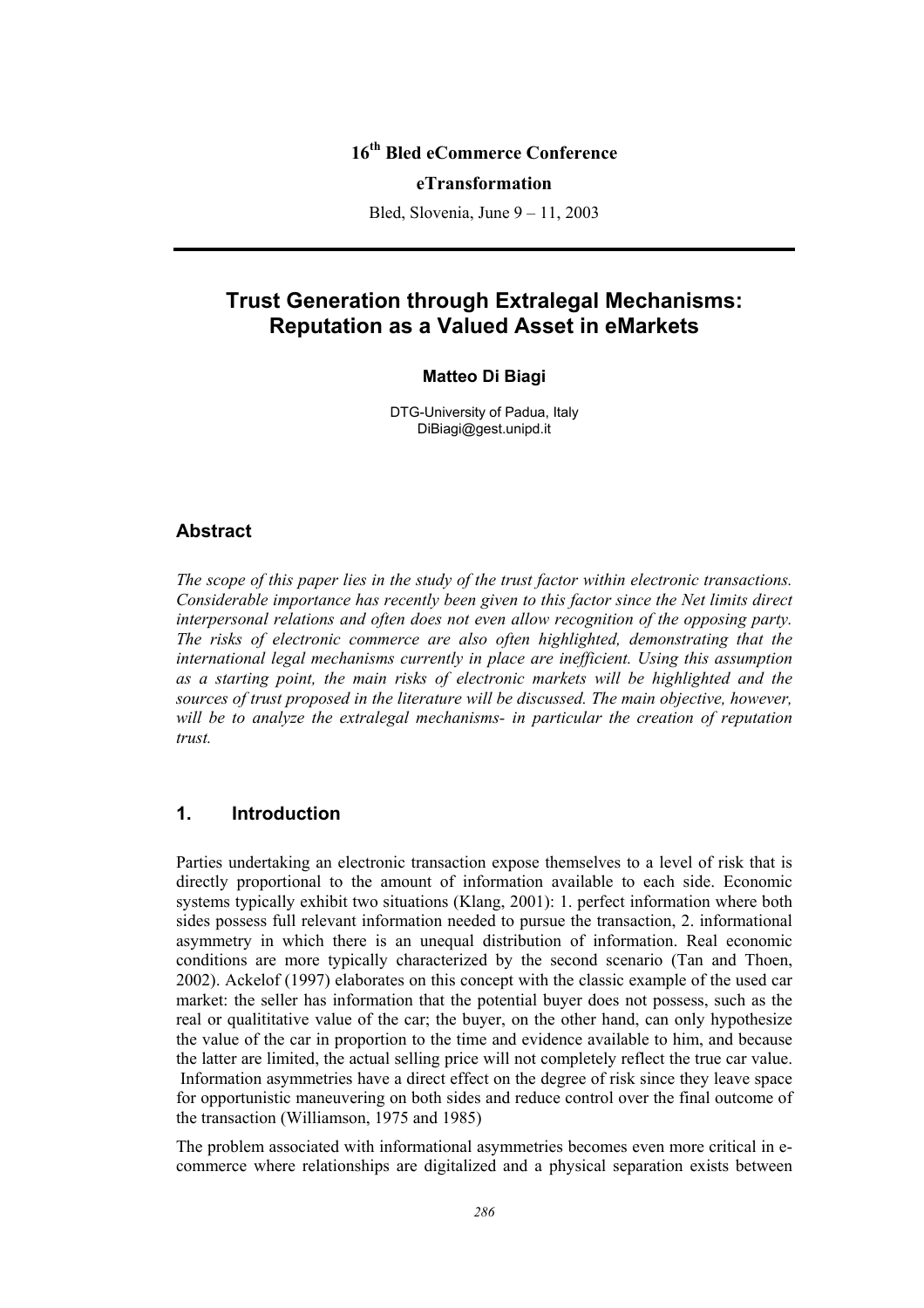parties (Bons et al., 2001). The screen created by the electronic medium- which inevitably separates the parties involved in the transaction- limits direct interpersonal relationships and recognition of the other party. Returning to Ackelof's example, the electronic transaction does not allow a degree of verification necessary for filling informational gaps, and as a result opportunistic behavior can frequently manifest with the introduction of incorrect or devious information. These baseline conditions have led some authors such as Tapscott et al (2000) to state that the generation of trust is the sine qua non condition for the proper functioning of a digital economy. Others have pointed to the lack of legal mechanisms that could guarantee trust on the Internet. Klang (2001), for example, believes that legal enforcement at the international level is inefficient, while Ba et al (2002) have demonstrated that the legal system is incomplete in e-commerce.

The paper is a theoretical analysis with the objective of understanding the extralegal mechanisms necessary for the trust generation - particularly with respect to reputation as a value asset in electronic markets. Despite the theoretical contributions on the concept of trust permit an analysis of both B2C and B2B relations, the paper principally used business-to-consumer empirical evidence which allowed the formulation of the first hypotheses on reputation mechanisms. These hypotheses can be verified in more depth in future work related to B2B operators.

The underlying assumption of this work is the necessity for trust in electronic transactions- this is highlighted in the second section, showing how the Internet accentuated information asymmetries. The third section recalls the primary theoretical contributions on the concept of trust, placing attention on the two main schools of thought: the economic one that points to the institutions as the main mechanism in trust generation (Coase, 1984; Dunn J., 1988; Williamson O.E., 1993) and the sociological one that refers to social relations (Granovetter M., 1985; Shapiro S.P., 1987; Fukuyama F. 1995). In the fourth and the fifth section, the attention then turns to extralegal mechanisms and, once reputation has been established as a value asset in electronic markets, the factors for its generation will be discussed.

## **2. Risks in Electronic Transaction**

In Table 1 the conditions of guarantee required by a seller and buyer to conduct a transaction, according to Froomkin (1996), are shown. In face-to-face relations, tangible aspects of the exchange allow these guarantees to be provided. The physical presence of a sales point favors information authentication on the product and who is selling it. The execution of the transaction phases can be demonstrated by the exchange of paper documents (confirmation, integrity and recourse). Receipts, as well as documents coming from third parties (such as checks, receipt of a POS system or credit card) can confirm payment; delivery receipts show that a good has been received. Such documents reduce the possibility of a party denying the happening of actual physical events and furnishes guarantees against a buyer's potential refusal to pay or denials of receipt of the good.

When the transaction occurs over the Internet, several problems enter into play that are related to the digitalization of the relationship. The first problem, cited by Ba and Pavlou (2002), is related to authentication and certification problems deriving from the anonymity of the transaction participants. In electronic auctions, for example, an e-mail is all that allows identification of the buyer and seller, and such addresses are freely available from an Internet Service Provider (ISP). The possibility of hiding one's identity creates a strong informational asymmetry that does not allow the opposing party to know who is hiding behind a false email. The informational gap that is created leaves space for opportunistic maneuvering that can lead to fraud and unethical behavior.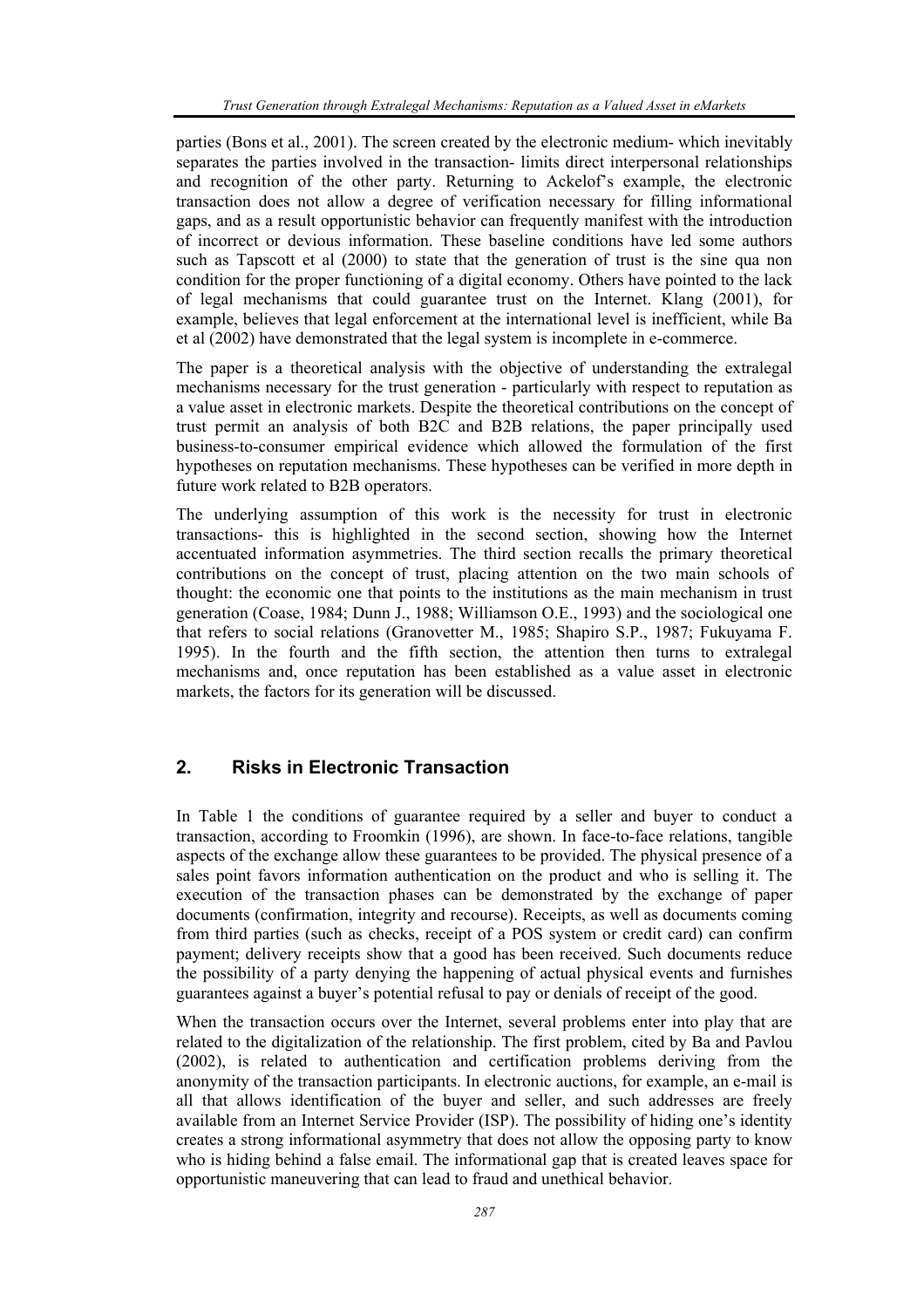Another problem is related to uncertainty regarding product quality and services (eg. delivery). In e-commerce, the buyer visualizes a good as shown on a Web page and can not verify the reported information, but has to trust the declarations of the sellers (Fung and Lee, 1999). Internet represents a barrier that creates an informational asymmetry between seller and buyer.

## *Table 1: Merchant and Buyer Desires (source: Froomkin, 1996).*

#### **Merchant's Desires**

Authentication. Knowing the buyer's identity before making the sale may assist in proof of order and guarantee of payment.

Certification. The merchant may need proof that the buyer possesses an attribute required to authorize the sale.

Confirmation. The merchant needs to be able to prove any third party involved in the transaction that the customer did indeed authorize the payment.

Nonrepudiation. The merchant wants protection against the customer's unjustified denial that he placed the order, or that the good were not delivered.

Payment. The merchant need assurance that payment will be made. This can be achieved by having payment before sale, at time of sale, or by provision of a payment guarantee.

Anonymity. In same case, the merchant may want to control tha amount of transactional information disclosed to customer.

#### **Buyer's Desires**

Authentication. Confirming the seller's identity prior to purchase helps ensure that goods will be genuine, and that service or warranties will be provided as advertised.

Integrity. Protection against unauthorized payments.

Recourse. Comfort that there is recourse if the seller fails to perform or deliver.

Confirmation. A receipt.

Privacy. Control over the amount of buyer/transactional information disclosed to third parties.

Anonymity. Control over the amount of transactional information disclosed to merchant.

As a result, e-commerce has the inevitable effect of increasing asymmetries already in existence in traditional commercial interactions. The lack of complete information on the opposing party and on the sold product creates an informational gap that leaves space for what Williamson (1985) defines opportunistic behavior amongst relevant parties. Mishra et al. (1998) illustrate examples of opportunistic behavior, such as the introduction of false or incomplete information on a product, or deviations from contractual obligations.

Given that, Web interractions have a higher level of baseline risk with respect to traditional exchanges: analysis of the trust factor and how to generate it becomes important. This is the only way to limit risk and ensure low transaction costs (Jarvenpaa & Tractinsky, 1999).

In the following section, several contributions to the theory of trust will be recalledstarting with a definition of the term and then proceeding to a classification of the main mechanisms that contribute to Trust generation.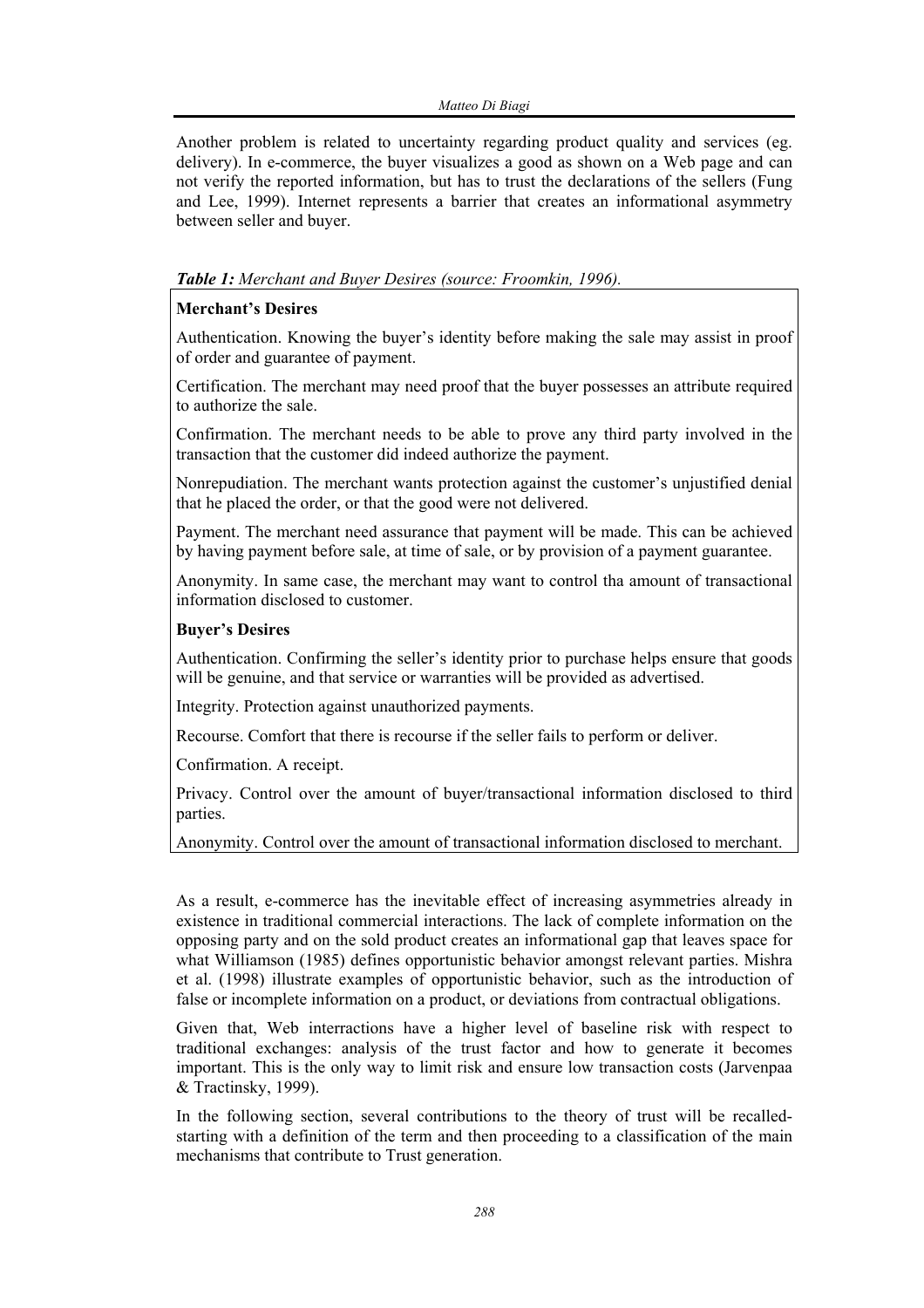# **3. Dimensions of Trust**

In the literature we may find a series of definitions of  $Trust<sup>1</sup>$ , summarized by Gambetta (1988): "There is a degree of convergence in the definition of trust which can summarized as follows: trust… is a particular level of the subjective probability with which an agent assesses that another agent or group of agents will perform a particular action… When we say we trust someone or that someone is trustworthy, we implicitly mean that the probability that he will perform an action that is beneficial or at least not detrimental to us is high enough for us to consider engaging in some form of cooperation with him." As expressed by Gambetta, trust has a strong subjective component linked to how the individual perceives the reality in which he operates and the actions of the parties he interacts with. The way in which agent 'A' evaluates the performance of agent 'B' is the type of study that permits us to understand the trust factor and its generative mechanisms. There are two schools of thought, however, that approach the issue from different perspectives: the economic standpoint and the sociological one.

The first considers trust from the point of view of the environment in which the transacting party operates, and the institutions that regulate his behavior. Coase (1984) states that human action is guided by the constraints set by institutions (laws, norms, government organs, banks and other intermediaries). This view brings Williamson (1993) to consider trust as the analysis of these constraints and the risks associated with the execution of the transaction (calculative trust). According to the economic school, the subjective evaluation of 'B''s actions is done through an analysis of the institutions that constrain the former's actions. Contract clauses, institutions that control and supervise, norms and intermediaries supporting the transaction provide the necessary guarantees for "A" to operate within an economic system.

| A defintion of<br><b>Trust</b>                                                                                                                                                                                | <b>Trust dimension</b>                                                    | School                    | <b>Mechanisms for Trust</b><br><b>Generation</b>                                                                                         |
|---------------------------------------------------------------------------------------------------------------------------------------------------------------------------------------------------------------|---------------------------------------------------------------------------|---------------------------|------------------------------------------------------------------------------------------------------------------------------------------|
| "Trust is a<br>particular level of<br>the subjective<br>probability with<br>which an agent<br>assesses that<br>another agent or<br>group of agent will<br>perform a particular<br>action" (Gambetta,<br>1988) | Calculative<br>(Coase, 1984)<br>Williamson, 1993)                         | Economic                  | Institutions control and<br>guarantee economic<br>transactions. Laws, norms and<br>relevant official bodies<br>constrain human behavior. |
|                                                                                                                                                                                                               | Reputation (Granovetter,<br>1985; Zucker, 1986;<br>Shapiro, 1987)         | Economic/<br>sociological | Interaction amongst parties<br>generates (or destroys)<br>reputation, which in turn<br>generates (or destroys) Trust.                    |
|                                                                                                                                                                                                               | Community (Deming,<br>1986; Shapiro, 1987;<br>Bigley and Pearce,<br>1998) | Sociological              | Social relationships create a<br>sense of belonging, moral<br>obligations and value sharing<br>that are the basis of deep trust.         |

| <b>Table 2:</b> Trust Generation in Economic Transaction |  |
|----------------------------------------------------------|--|
|                                                          |  |

The second school of thought -the sociological one- places greater emphasis on the individual person behavior and character, as well as interpersonal relationships and group interactive dynamics (Bigley and Pierce 1998). 'A' is studied as a member of a social system within which he has a series of relationships, or ties, of varied nature (sentimental,

l

<sup>&</sup>lt;sup>1</sup> For a wide explanation about Trust definition see McKnight D.H. and Chervany N.L. (1996).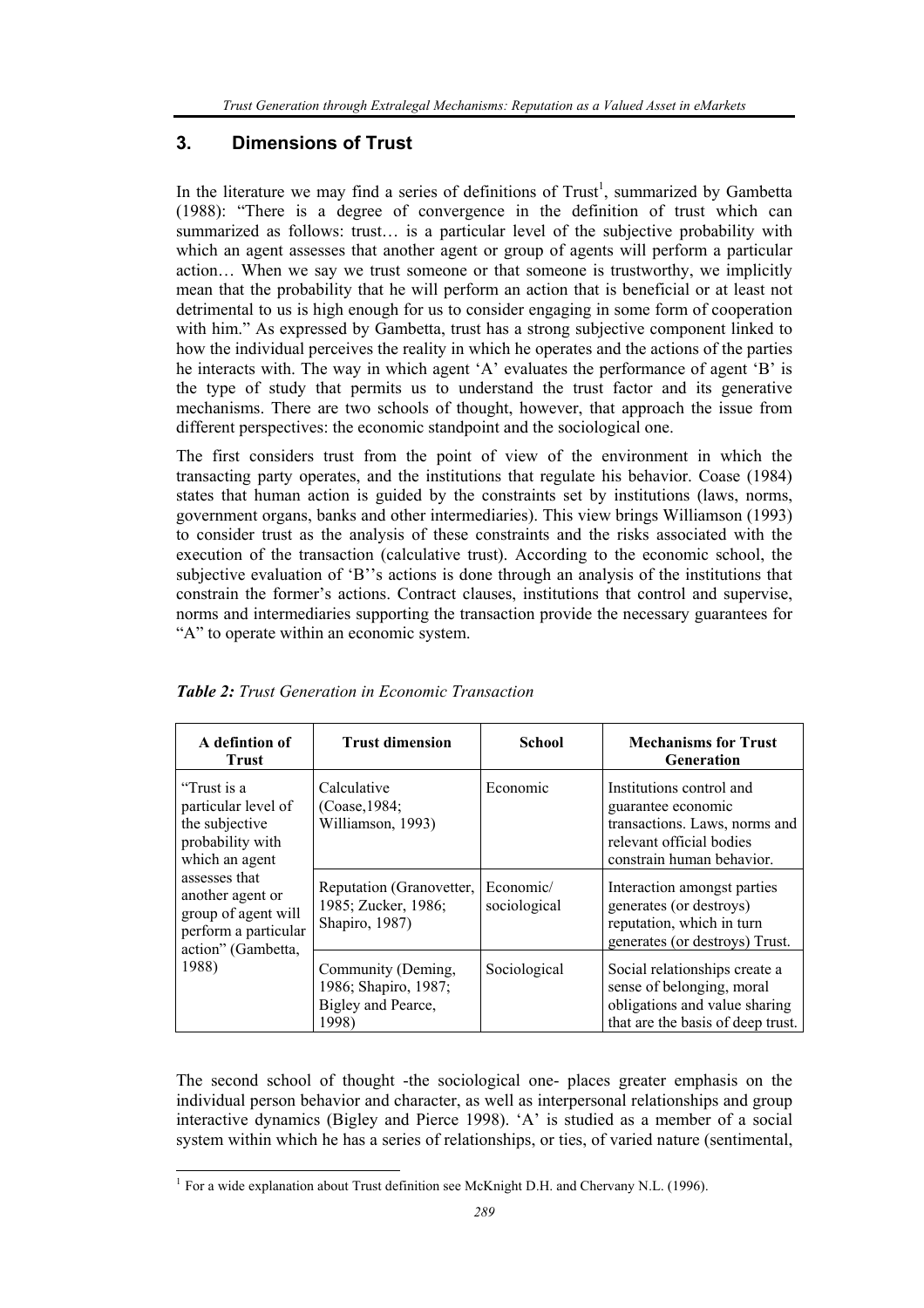kinship or belonging). Institutions are only cited when comparing the individual to abstract systems such as law, security o health (Shapiro, 1987; Zucker, 1986). Such studies have been applied within firms in the organization of human resources and in economic interactions. Fukuyama (1995), for example, describes company networks as based upon reciprocal moral obligations, conventions and social norms. Trust, from this point of view, is indicated by Adler (2000) as a functioning principle of hybrid coordination forms, set between the markets and hierarchies. While markets are based on price and hierarchies on authority, these intermediary forms are based on trust.

Out of these two schools of thought, three dimensions of the Trust variable emerge- all generally linked to the economic or sociological approach (see Tab.2). *Calculative Trust*, *Reputation Trust* and *Community Trust* are the three interpretive models necessary for a study of trust in economic transactions.

The objective of this work therefore becomes an analysis of the extralegal mechanisms of trust generation, and will continue with an in-depth study of the mechanisms of reputation while abandoning the approach of trust generation through legal constraints.

# **4. Extralegal Trust Generation Mechanisms in the Internet Age**

Zucker (1986) specifies extralegal mechanisms as interaction repetitiveness in a social system. Part 'A' performs a transaction with part 'B' and comes to understand the latter's behavior and can express a judgment that will enhance or diminish B's reputation. In an economic system, internal interactions create (or destroy) the parties' reputation, generating (or destroying) trust. Reputation Research Network Community, cite in his web-cite, the three benefit of reputation mechanism (http://databases.si.umich.edu/reputations/):

- helping people decide who to trust;
- encouraging people to be more trustworthy;
- discouraging those who are not trustworthy from participating.

Each party tends to initiate relationships with entities whose behavior or reputation is well established (Granovetter, 1985; Shapiro, 1987). The reputation factor is an asset of elevated value since it fluidifies the transaction and lessens the importance attributed to contractual clauses (Chiles & McMackin, 1996).

The reputation of an operator allows us to evaluate his future behavior and therefore understand whether he is trustworthy. Smith (1910) states that "it is not from the benevolence of the butcher, the brewer, or the baker that we expect our dinner, but from their regards to their own interest." The point made here is that the regulation of transaction occurs not through law but through the market mechanisms of trust and reputation (Klang, 2001). Parties whose actions do not support their original promises will develop an untrustworthy reputation and will no longer be able to operate.

Reputation creates increased fluidity in economic transactions and serves as a regulator of opportunistic behavior. It is in the interest of each party to behave correctly since incorrect actions are punished by a loss of reputation and eventually by a potential exit from the market. Obviously, these effects can occur where parties know each other and each other's actions are verifiable. These mechanisms lose their efficacy in larger and more complex realms, such as a large metropolis or a national geographic area. In this case, unethical behavior has less resonance and the diffusion of distorted information is not immediately verifiable or confrontable between parties. As a result, one would expect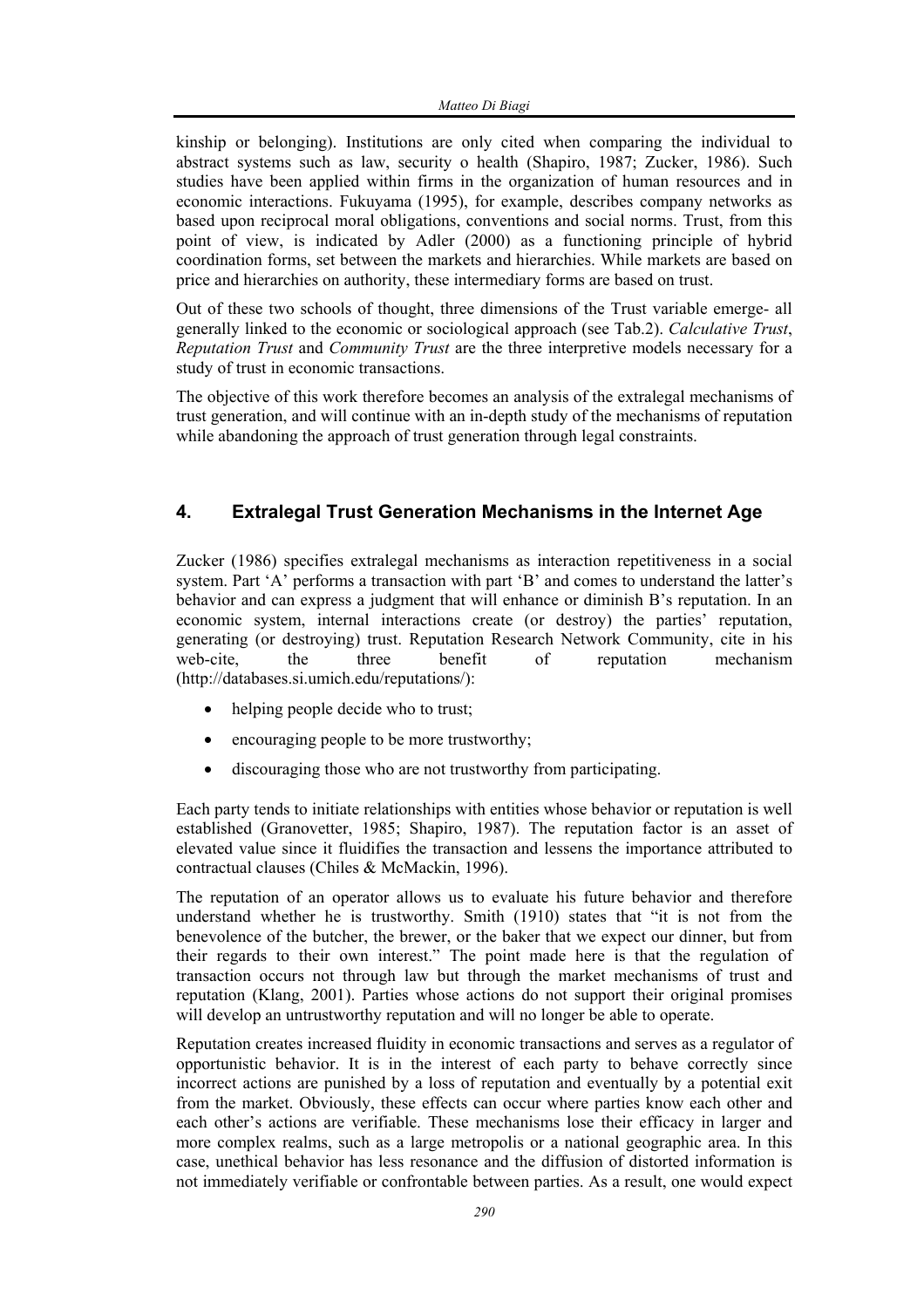that the mechanisms of reputation are further dampened in digital environments: the world wide electronic markets and the relative anonymity of the parties involved make it difficult to judge the trustworthiness of a counterpart.

In reality, however, certain facts point in a different direction. Case studies such as Amazon.com, Dell.com and eBay.com clearly show that creation of reputation has consolidated their online leadership. Amazon comes to mind to any consumer that wishes to purchase books through the Internet and despite the fact that a variety of operators have attempted imitations, its repuation has allowed it to defend its leadership position (85% share of online book sales). Dell.com retains 14.4% of the personal computer market (second only to the colossal Compaq-hp, at 17.2%,), uniquely through online sales. Even in this case the client trusts in the reputation of the Dell brand which guarantees the correct execution of the electronic transaction. Finally, eBay has over 42.4 milion subscribed users (eBay announcements, 2002), making it the best known reference point for online auctions. eBay's fame generates trust for the user who participates in Internet auctions even if only done for the first time<sup>2</sup>.

In addition to these trends, it should also be noted that Jarvenpaa et al. (1999) and Shneiderman (2000) are agreed in concluding that the successful online sales performance is linked to the reputation of the operator and the latter's dimensions.

The tendency to favor well-known business entities, whose performances in commercial transactions are known, is also favored by the lack of other forms of guarantees. Consumer trust in brand reputation is based on the lack of other mechanisms of control over the execution of electronic transactions. Legislation associated with e-commerce is still not clear and, to worsen matters, is not homogeneous across nations. In the European Union, for example, several years are still required before all member states assign the same value to an electronic document as that given to a its paper counterpart. At the moment, each country uses procedures and different documents to ascertain the execution of a transaction (es. the order itself, invoicing, delivery). Not even the legal value of these is common across the world- often creating controversies (Tan and Thoen, 2002). Klang (2001) recognizes that an appeal to international law is not efficient due to the lack of agreements. Ba et al. (2002b) suggests three reasons why the legal system is incomplete: 1."legal regulation and control cannot keep pace with the development of electronic commerce"; 2."the extant laws in conventional commerce might not be strictly enforceable in electronic commerce"; 3."resorting to legal enforcement in elctronic commerce might be impracticably expensive or even impoossible for micro-payment transactions". The same authors also refer to extralegal mechanisms as a needed factor for the performance of electronic transactions.

If we start with these assumptions, it then becomes imperative to understand how the cited operators have generated *reputation trust* to the point that the consumer has chosen to ignore the risks associated with electronic transactions. To this end, *reputation trust* may serve as a critical component of a firm's business strategy (Urban et al, 2000).

## **5. Reputation as a Value Asset**

l

In a variety of contexts, when one refers to the Internet, the term virtual is often introduced: virtual economy, virtual markets, virtual transaction. Online business models tend to virtually replicate real physical systems, such as traditional marketplaces.

<sup>&</sup>lt;sup>2</sup> Other examples which demonstrate the importance of repuation in the digital economy can be viewed at the Reputation Reserach Network Community homepage: (http://databases.si.umich.edu/reputations/).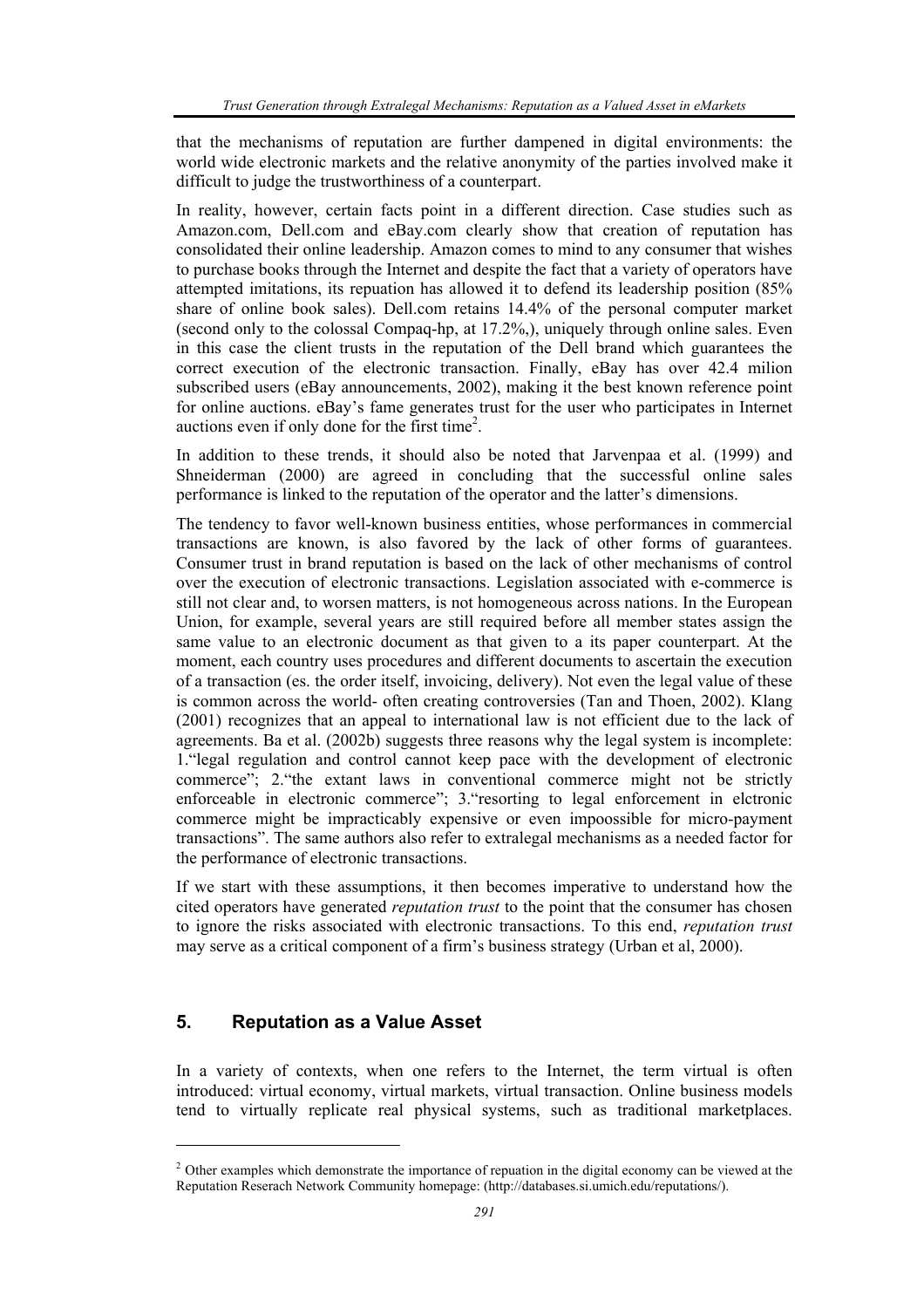Operators tend to digitally reproduce those mechanisms that permit regularity of exchange and which Klang (2001) defines as the market mechanism of trust and reputation.

The examples of Internet companies in the previous section show how reputation is a highly valuable asset for those operating online and even has strategic impact (Urban et al,  $2000$ <sup>3</sup>. What follows is an attempt to summarize the factors that influence the reputation of online operators through both empirical evidence as well as theory proposed in the literature.

#### *Size*

l

Jarvenpaa et al. (1999) developed and tested a theoretical model about the causes and consequences of trust in an Internet store. Their model suggests that customers' evaluations of a store's reputation and size affect their trust in the store itself. Size in virtual word is perceived as the presence that the entity has on the Web-this can be influenced by advertising banners on other sites, the number of subscribed users, page views and links that lead to the web site. The 42 million subscribed users of e-Bay, the links to the site www.ebay.com in different e-shops and its international presence specific to each country (eg . www.eBay.de, www.eBay.it), offer a glimpse of its size.

Also partnerships and acquisitions allow for a more powerful online presence. In 2001 Ebay acquired i-bazar- its primary European competitor- thereby consolidating its position as the major online trading community (http://www.shareholder.com/ebay/news/ 20010221-33047.htm). By typing in www.ibazar.com one gets directly linked to the eBay homepage.

#### *Relationship to the Non-Virtual World*

Generally business entities that also have a physical presence- even just a certain operational aspects such as distribution or delivery, generate a greater level of trustworthiness towards the consumer, with a corresponding increase in reputation.

Brick-and-mortar stores help to build trust by providing a positive and tangible shopping experience, a place to return unwanted purchases, a place to examine the goods and a brand with which consumers are already familiar. As these advantages become more widely acknowledged, some pure e-shop may become hybrids. Etrade and Gateway have started to provide physical outlets, for example.

#### *Network Systems of Relationships*

Several authors believe that the source of reputation trust lies in belonging to a network system of relationships (Granovetter, 1985; Mayer, Davis, & Schoorman, 1995). Reputation can be enhanced by creating a connection with established and well-known entities. The client-supplier relationship also falls within this realm, where advantage is derived, for example, by being the supplier of an accredited multinational company. Dell.com, for example, has also consolidated its reputation by serving as a supplier to government institutes and with U.S. public administration.

<sup>&</sup>lt;sup>3</sup> Reputation importance is highlight in reputation systems research community on the web, where people study very specific mechanisms for collecting feedback from transaction parties in order to compute levels of reputation (http://databases.si.umich.edu/reputations/).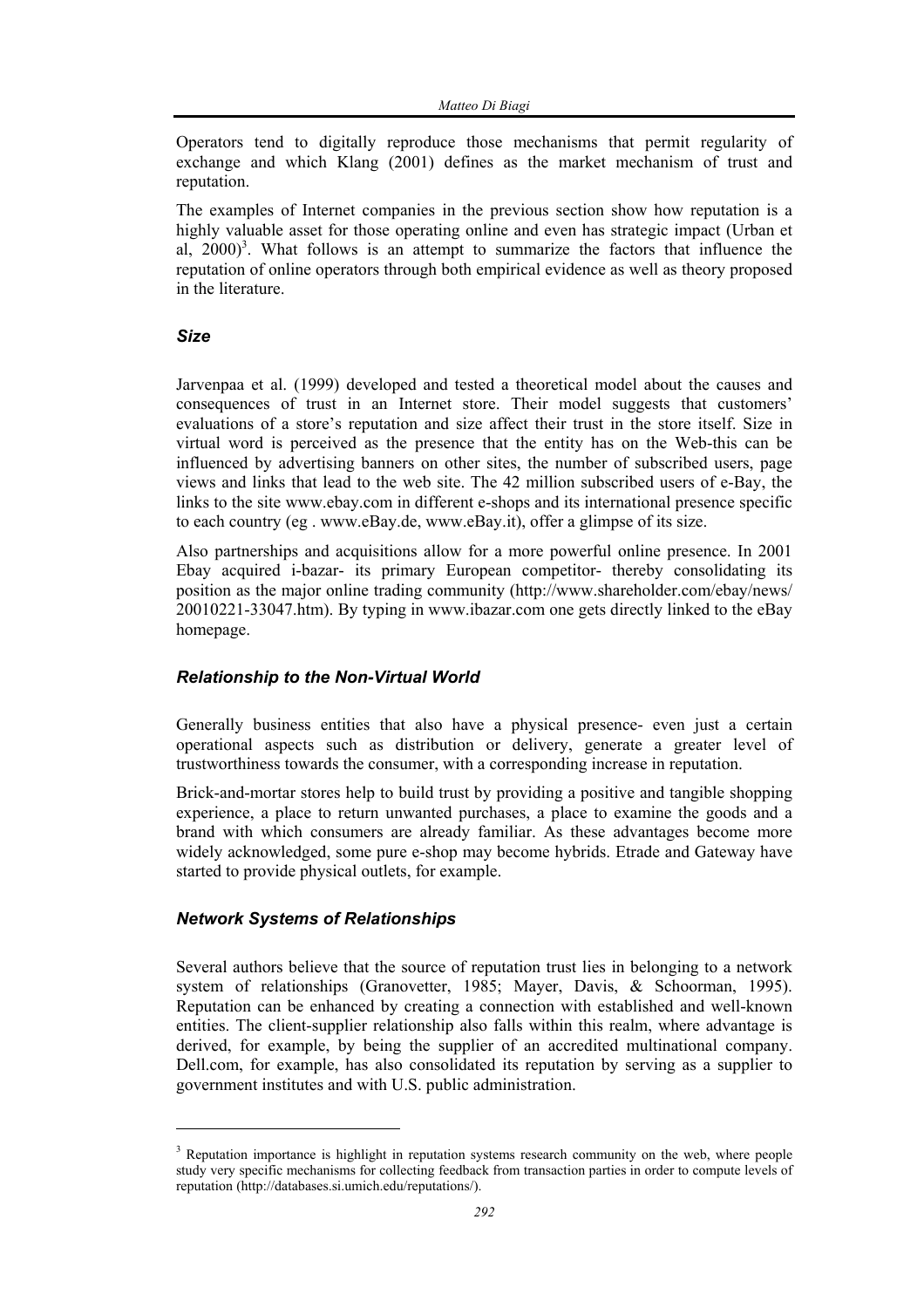Palmer et al (2000) believe that relationships with intermediaries play an important role in generating reputation trust. A company can take generate such trust by outsourcing its payment processes to a secure and reliable bank, or by requesting the certification of processes through a known entity.

Shankar et al (2002) also believe that online trust can be impacted through online partnerships. Another example is the online alliance between AOL and Autoweb, an online automobile selection servce. Being the preferred autoselection service on AOL, Autoweb now stands to gain a higher level of trust from its stakeholders than when it previously wasn't linked to AOL. Obviously these strategies must be done with care because, in this scenario, AOL may be perceived as biased, thereby losing a certain degree of trust among its consumers.

Finally, another interesting case is that of Trusted Third Parties (TTT) that serves as a security guarantee by placing their sigil on the homepages of Internet sites4. TTT's sigils increase the reputation on an online business entity, guaranteeing its users that its behavior is ethical and conforming to the certification principles. Hoffman et al (1999) considers user privacy policies an important factor in reputation: if the user perceives that his data is being used for other motives (eg commercial benefit), the professional image of the entity would be tarnished.

## *Feedback*

Shapiro and Varian (1999) use the term positive feedback to explain first-mover dynamics: the first to enter a market can take advantage of its dominant position, thereby sparking a virtuous cycle that continues to consolidate its leadership. From the point of view of reputation trust, positive evaluations increase reputation as well as market position, sparking such a virtuous cycle; conversely, negative evaluations promote negative feedback that can weaken the company.

In electronic markets, the identification of participants through digital certificates allows an evaluation to be made on the opposing commercial party. Ba et al (2002b) have shown- through the use of game theory- that feedback mechanisms regulate the market, and in fact "the most utilitarian course of action for a market participant is to behave honestly".

eBay has created a feedback forum, where each buyer can give a score to the seller at the end of each auction. The users with the highest score are classified as PowerSellers: they are exemplary members who are held to the highest standards of professionalism, having achieved and maintained a 98% positive feedback rating and an excellent sales performance record.

# **6. Conclusions**

l

This paper- by recalling transaction cost theory- has pointed to the high risks present in ecommerce. Informational asymmetries are amplified by the electronic medium, thereby accentuating opportunistic behaviour that is particularly hazardous for those buying and selling through the Internet. Starting with this assumption, we have attempted to

<sup>&</sup>lt;sup>4</sup> The Industry Standard (1999) has ranked TRUSTe<sup>4</sup> and BBB Online<sup>4</sup> as the prime "security brands" capable of generating Trust on the Net. Another well-known brand is VeriSign which certifies safe data transmission (Palmer et al., 2000).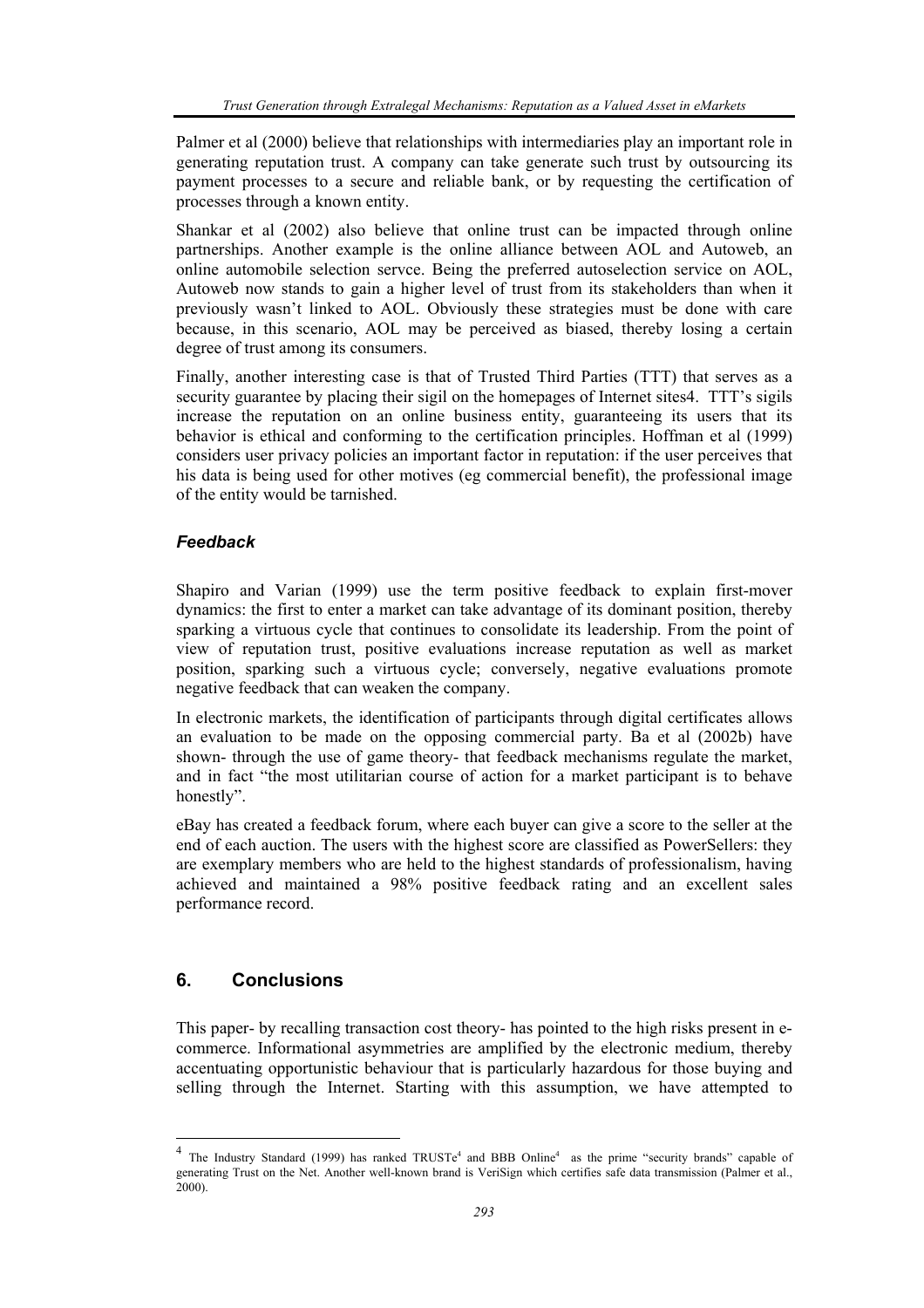understand how some business models have managed to generate trust for those operating on the Internet and be successful.

The inefficiency of legal mechanisms for the proper functioning of electronic markets is highlighted in recent studies (Klang, 2001; Tan e Thoen, 2002; Ba et al., 2002), and serving as an obstacle in the creation of Institutional Trust. The same authors also refer to extralegal mechanisms as necessary for the performance of electronic transactions.

The importance of Reptutational Trust thus becomes evident and allows the psychological barrier created by the risk of electronic transactions to be overcome. The final part of this work attempts to highlight the factors that allow one to create reputation online. From what has emerged it is clear that the size of the business entity, the network system of relationships/partnerships and the connection to the physical world are of paramount importance. Finally, the creation of systems of online feedback allow the replication of reputation mechanisms found in traditional offline marketplaces. Entities that operate ethically obtain positive evaluations and consolidate their position, while those that act unethically obtain negative evaluations with strong penalizing effects.

Finally, it is important to note that reputation is also highly important for the dynamics that manifest in digital economy. In the particularly turbulent environment of the Net, where it is easy to start a business and easy to fail-and where it is difficult to identify the parties involved- reputation becomes a highly valuable asset.

#### **References**

- Ackerlof G., 1970, 'The market for lemons: quality uncertainty and the market mechanisms', *The Quarterly Journal of Economics*, vol.84.
- Adler P., 2001, 'Market, Hierarchy, and Trust: The Knowledge Economy and the Future of Capitalism', *Organization Science,* vol.12, n.2.
- Armstrong A. and Hagel J., 1996, 'The real value of on-line communities', *Harvard Business Review,* vol.74, n.3.
- Ba S., Pavlou P.A., 2002a, 'Evidence of the Effect of Trust Building Technology in Electronic Markets: Price Premium and Buyer Behaviour', *MIS Quarterly,* vol.26, n.3.
- Ba S., Whinston A.B., Zhang H., 2002b, 'Building Trust in online auction markets through an economic incentive mechanism', accepted for pubblication in *Decision Support System*, march 2002.
- Bailey J.P. (ed.), 1998, *Intermediation and Electronic Merkets: Aggregation and Pricing in Internet Commerce*, Ph.D Thesis, Stanford University.
- Bailey J.P. and Bakos Y., 1997, 'An Exploratory Study of the Emerging Role of Electronic Intermediaries', *International Journal of Electronic Commerce* vol.1, n.3.
- Beveridge A.A., 1985, 'Credit and community change: A case study during early United States industrialization.', *Paper presented at the annual meeting of the American Sociological Association*, Washington.
- Bigley G.A. and Pearce J.L., 1998, 'Straining for shared meaning in organization science: Problems of trust and distrust', *Academic Management Review,* vol.23, n.3.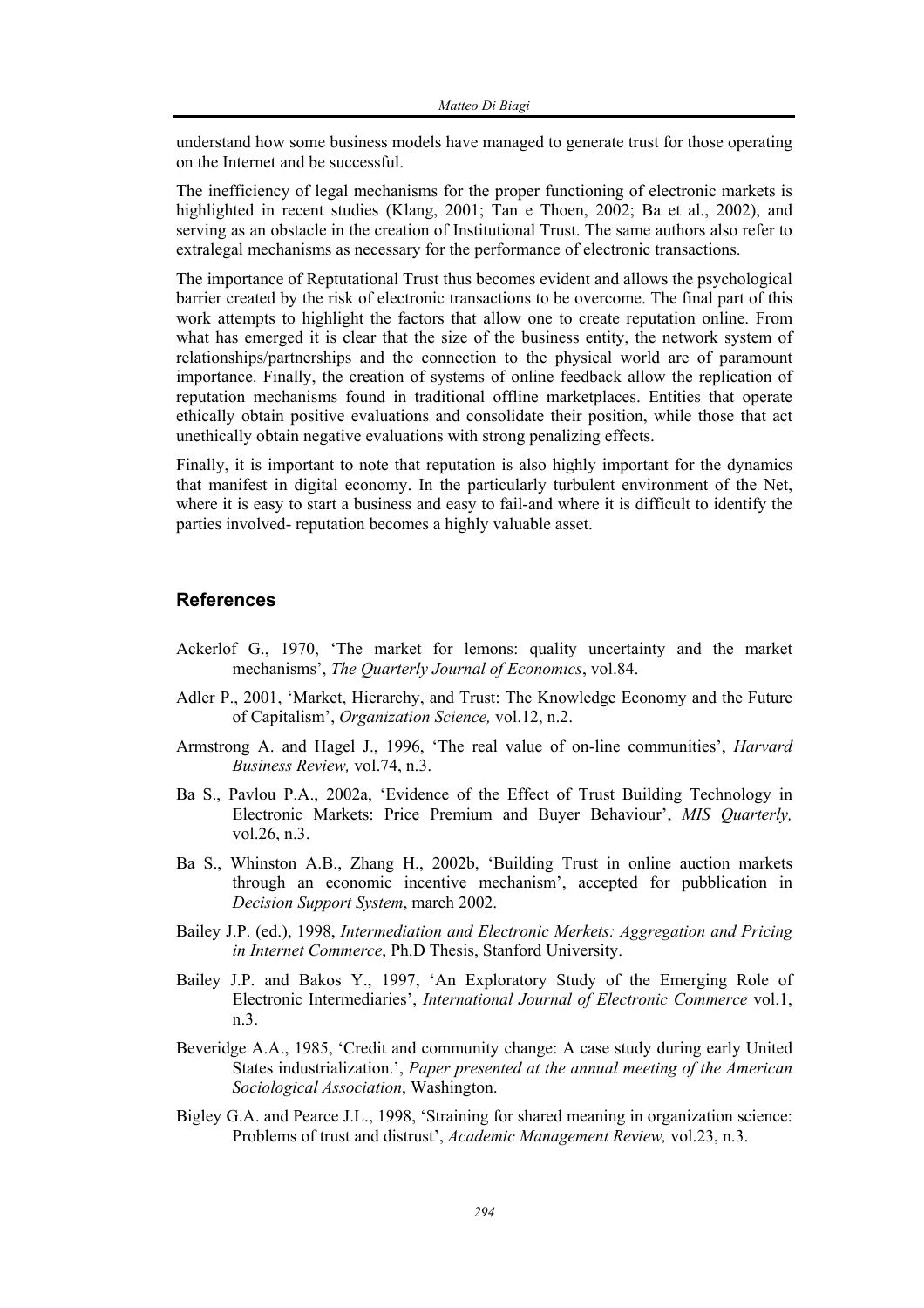- Bons R.W.H., Lee R.M. and Wagenaar R.W., 1997, 'Designing Trustworthy Trade interorganizational trade procedures for open electronic commerce', *Proceeding of the 10th International Bled Electronic Commerce Conference*, Bled, Slovenia.
- Bons R.W.H., Dignum F., Lee R.M., Tan Y., 2001, 'A formal specification of automated auditing of trustworthy trade procedures for open electronic commerce', in Castelfranchi C. e Tan Y. Eds., *Trust and deception in virtual societies*, Kluwer Academic Publishers, Dordrecht.
- Boyd J., 2002, 'In Community we Trust: Online Security Communication at eBay', *Journal of Computer Mediated Communication,* vol.7, n.3.
- Chiles T.H. and McMackin J.F., 1996, 'Integrating variable risk preferences, trust, and transaction cost economics', *Academy of Management Review,* vol.21.
- Coase R.H., 1984, 'The New Instittuional Economics', *Journal of Institutional and Theoretical Economics,* vol.229.
- Deming W.E., 1986, *Out of the Crisis,* Cambridge, MA, Massachusetts Institute of Technology, Center for Advanced Engineering Study.
- Dunn J., 1988, 'Trust and Political Agency', in Gambetta D. (ed.), *Trust: Making and Breaking Cooperative Relations*, Basil Blackwell, Oxford UK.
- Fram, E.H., 2002, 'E-commerce survivors: Finding value amid broken dreams', *Business Horizons*, Luglio-Agosto.
- Froomkin A.M., 1996, 'The essential role of trusted third parties in Electronic Commerce', *Oregon Law Review,* vol.75.
- Fukuyama F., 1995, *Trust: The social virtues and the creation of the prosperity*, Free Press, New York.
- Fung R. and Lee M., 1999, 'EC-Trust: Exploring the Antecedent Factors', *Proceeding of the Americas Conference on Information Systems.*
- Gambetta D., 1988, *Trust: Making and Breaking Cooperative Relations*, Basil Blakwell, Oxford UK.
- Granovetter M., 1985, 'Economic action and social structure: the problam of embeddedness' *America Journal of Sociology,* vol.91, n.3.
- Hoffman D.L., Novak T.P. and Peralta, M., 1999, 'Building consumer trust online', *Communications of the ACM,* vol.42, n.4.
- Houston D.A., 2001, 'Trust in the Networked Economy: Doing Business in Web Time' *Business Horizons,* vol.4, n.2.
- Jarvenpaa S.L. and Tractinsky N., 1999, 'Consumer Trust in an Internet Store: A Cross-Cultural Validation', *Journal of Computer Mediated Communications,* vol.5, n.2.
- Jarvenpaa S. L., Tractinsky N., & Vitale M., 2000, 'Consumer trust in an Internet store', *Information Technology Management*, v.1.
- Klang M., 2001, 'Who do you Trust? Beyond encryption, secure e-business', *Decision Support System,* n.31.
- Mayer R.C., Davis J.H. and Schoorman, F.D., 1995, 'An integrative model of organizational trust.' *Academy of Management Review,* vol.20, n.3.
- McKnight D.H., Chervany N.L, 1996, 'The meaning of Trust', *MISRC Working Paper Series 96- 04*.
- Mishra D.P., Heide J.B. and Cort S.G., 1998, 'Information Asymmetry and Level of Agency Relationship', *Journal of Marketing Research,* n.35.